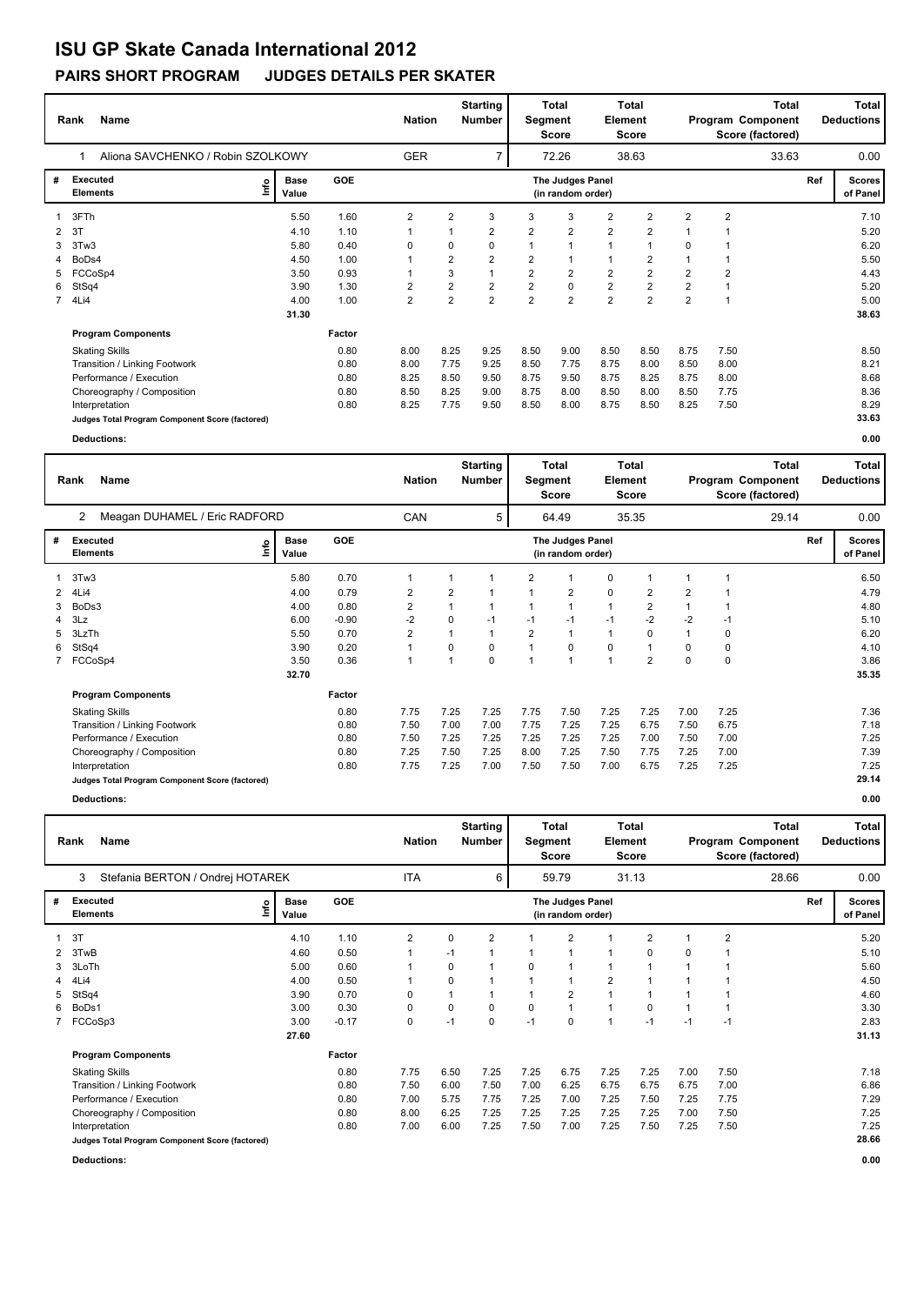# **ISU GP Skate Canada International 2012**

### **PAIRS SHORT PROGRAM JUDGES DETAILS PER SKATER**

|                                         | Name<br>Rank                                    | <b>Nation</b>                |            | <b>Starting</b><br><b>Number</b>      | Segment | <b>Total</b><br>Score | <b>Total</b><br><b>Element</b><br>Score |                | <b>Total</b><br>Program Component<br>Score (factored) |          |      | Total<br><b>Deductions</b> |       |  |       |
|-----------------------------------------|-------------------------------------------------|------------------------------|------------|---------------------------------------|---------|-----------------------|-----------------------------------------|----------------|-------------------------------------------------------|----------|------|----------------------------|-------|--|-------|
|                                         | Paige LAWRENCE / Rudi SWIEGERS<br>4             |                              |            | <b>CAN</b>                            |         | 4                     |                                         | 52.88          |                                                       | 25.90    |      |                            | 26.98 |  | 0.00  |
| <b>Executed</b><br>#<br><b>Elements</b> |                                                 | <b>Base</b><br>١nf٥<br>Value | <b>GOE</b> | The Judges Panel<br>(in random order) |         |                       |                                         |                |                                                       |          |      |                            |       |  |       |
| 1                                       | 3T                                              | 4.10                         | 0.40       | 0                                     |         | $\mathbf 1$           | -1                                      |                | $\mathbf 0$                                           | 0        | -1   | 1                          |       |  | 4.50  |
|                                         | 3TwB                                            | 4.60                         | $-0.20$    | $-1$                                  | $-1$    | $-1$                  | 0                                       | $\mathbf 0$    | 1                                                     | $-1$     |      | 0                          |       |  | 4.40  |
| 3                                       | <b>BoDsB</b>                                    | 2.80                         | 0.40       | 1                                     | 1       | $\mathbf 1$           | 0                                       | 0              | 0                                                     | 1        | 0    | 1                          |       |  | 3.20  |
| 4                                       | FCCoSp1                                         | 2.00                         | $-0.30$    | $-1$                                  | $-1$    | $-1$                  | $-1$                                    | $-1$           | $-2$                                                  | $-1$     |      | $-1$                       |       |  | 1.70  |
| 5.                                      | 3LzTh                                           | 5.50                         | 0.80       | 0                                     | 1       | $\mathbf 1$           | $\mathbf{1}$                            | 2              | $\overline{2}$                                        | 1        |      |                            |       |  | 6.30  |
| 6                                       | StSq1                                           | 1.80                         | 0.14       | 1                                     | 0       | $\Omega$              | $\Omega$                                | $\overline{1}$ | $-1$                                                  | $\Omega$ |      | 0                          |       |  | 1.94  |
|                                         | 7 4Li3                                          | 3.50                         | 0.36       | 1                                     | 1       | $\overline{1}$        | $\overline{2}$                          |                | $\mathbf 0$                                           | 1        | 0    | 0                          |       |  | 3.86  |
|                                         |                                                 | 24.30                        |            |                                       |         |                       |                                         |                |                                                       |          |      |                            |       |  | 25.90 |
|                                         | <b>Program Components</b>                       |                              | Factor     |                                       |         |                       |                                         |                |                                                       |          |      |                            |       |  |       |
|                                         | <b>Skating Skills</b>                           |                              | 0.80       | 6.25                                  | 7.50    | 7.00                  | 7.00                                    | 6.75           | 6.00                                                  | 7.00     | 6.50 | 6.50                       |       |  | 6.71  |
|                                         | Transition / Linking Footwork                   |                              | 0.80       | 5.75                                  | 7.25    | 6.75                  | 6.75                                    | 6.50           | 6.25                                                  | 6.50     | 6.25 | 6.50                       |       |  | 6.50  |
|                                         | Performance / Execution                         |                              | 0.80       | 6.50                                  | 7.50    | 7.25                  | 6.75                                    | 7.25           | 6.50                                                  | 7.00     | 6.50 | 6.50                       |       |  | 6.82  |
|                                         | Choreography / Composition                      |                              | 0.80       | 6.25                                  | 7.25    | 7.00                  | 7.00                                    | 6.75           | 6.50                                                  | 6.75     | 6.75 | 7.00                       |       |  | 6.82  |
|                                         | Interpretation                                  |                              | 0.80       | 6.00                                  | 7.50    | 7.00                  | 7.00                                    | 7.00           | 6.75                                                  | 7.25     | 6.50 | 6.50                       |       |  | 6.86  |
|                                         | Judges Total Program Component Score (factored) |                              |            |                                       |         |                       |                                         |                |                                                       |          |      |                            |       |  | 26.98 |
|                                         | Deductions:                                     |                              |            |                                       |         |                       |                                         |                |                                                       |          |      |                            |       |  | 0.00  |

|   | <b>Name</b><br>Rank                             |                              |        |         |             |      |                         | <b>Nation</b>  |                                       | <b>Starting</b><br><b>Number</b> | Segment                 | Total<br><b>Score</b> | Element  | <b>Total</b><br>Score | Total<br>Program Component<br>Score (factored) |                           |  | <b>Total</b><br><b>Deductions</b> |  |
|---|-------------------------------------------------|------------------------------|--------|---------|-------------|------|-------------------------|----------------|---------------------------------------|----------------------------------|-------------------------|-----------------------|----------|-----------------------|------------------------------------------------|---------------------------|--|-----------------------------------|--|
|   | Daria POPOVA / Bruno MASSOT<br>5                |                              |        |         | <b>FRA</b>  |      | 3                       |                | 48.43                                 |                                  | 25.53                   |                       |          | 23.90                 |                                                | $-1.00$                   |  |                                   |  |
| # | <b>Executed</b><br><b>Elements</b>              | <b>Base</b><br>lnfo<br>Value |        | GOE     |             |      |                         |                | The Judges Panel<br>(in random order) |                                  |                         |                       |          |                       | Ref                                            | <b>Scores</b><br>of Panel |  |                                   |  |
|   | 3Tw2                                            |                              | 5.40   | 0.20    | 0           | 0    | $\overline{\mathbf{1}}$ | $\overline{2}$ | $-1$                                  |                                  | $\Omega$                | $-1$                  |          |                       |                                                | 5.60                      |  |                                   |  |
| 2 | 3T                                              |                              | 4.10   | 0.60    |             |      |                         |                | 1                                     | 1                                | 0                       | 0                     |          |                       |                                                | 4.70                      |  |                                   |  |
| 3 | 4Li4                                            |                              | 4.00   | 0.50    |             |      | 1                       |                | 1                                     | $\mathbf{1}$                     | $\overline{2}$          |                       | 0        |                       |                                                | 4.50                      |  |                                   |  |
| 4 | 3LoTh                                           |                              | 5.00   | $-2.10$ | -3          | -3   | -3                      | -3             | -3                                    | -3                               | $-3$                    | -3                    | -3       |                       |                                                | 2.90                      |  |                                   |  |
| 5 | BoDs1                                           |                              | 3.00   | 0.10    | 0           | 0    | $\Omega$                | 0              | 0                                     | $\mathbf{1}$                     | $\Omega$                | 0                     |          |                       |                                                | 3.10                      |  |                                   |  |
| 6 | StSq1                                           |                              | 1.80   | $-0.43$ | $-2$        | $-1$ | $-1$                    | $-2$           | $-1$                                  | 0                                | $-2$                    | -2                    | $-1$     |                       |                                                | 1.37                      |  |                                   |  |
|   | 7 FCCoSp3                                       |                              | 3.00   | 0.36    | $\mathbf 0$ | 0    | $\overline{1}$          | $\overline{2}$ | $\overline{1}$                        | $\overline{2}$                   | $\overline{\mathbf{A}}$ | $\Omega$              | $\Omega$ |                       |                                                | 3.36                      |  |                                   |  |
|   |                                                 |                              | 26.30  |         |             |      |                         |                |                                       |                                  |                         |                       |          |                       |                                                | 25.53                     |  |                                   |  |
|   | <b>Program Components</b>                       |                              |        | Factor  |             |      |                         |                |                                       |                                  |                         |                       |          |                       |                                                |                           |  |                                   |  |
|   | <b>Skating Skills</b>                           |                              |        | 0.80    | 6.25        | 5.00 | 6.25                    | 6.50           | 5.75                                  | 6.25                             | 6.50                    | 5.50                  | 6.50     |                       |                                                | 6.14                      |  |                                   |  |
|   | Transition / Linking Footwork                   |                              |        | 0.80    | 6.00        | 5.50 | 5.50                    | 5.75           | 5.00                                  | 6.00                             | 6.50                    | 5.50                  | 6.25     |                       |                                                | 5.79                      |  |                                   |  |
|   | Performance / Execution                         |                              |        | 0.80    | 5.75        | 5.25 | 5.75                    | 6.00           | 6.00                                  | 6.25                             | 6.75                    | 5.25                  | 6.25     |                       |                                                | 5.89                      |  |                                   |  |
|   | Choreography / Composition                      |                              |        | 0.80    | 6.00        | 5.50 | 5.50                    | 6.50           | 6.25                                  | 6.50                             | 6.50                    | 5.75                  | 6.50     |                       |                                                | 6.14                      |  |                                   |  |
|   | Interpretation                                  |                              |        | 0.80    | 6.00        | 5.00 | 5.50                    | 5.75           | 6.50                                  | 6.25                             | 6.75                    | 5.50                  | 6.00     |                       |                                                | 5.93                      |  |                                   |  |
|   | Judges Total Program Component Score (factored) |                              |        |         |             |      |                         |                |                                       |                                  |                         |                       |          |                       |                                                | 23.90                     |  |                                   |  |
|   | <b>Deductions:</b>                              |                              | Falls: | $-1.00$ |             |      |                         |                |                                       |                                  |                         |                       |          |                       |                                                | $-1.00$                   |  |                                   |  |

|   | <b>Name</b><br>Rank                             |      |                      |         |              | <b>Nation</b> | <b>Starting</b><br><b>Number</b> | Segment | Total<br><b>Score</b>                 | <b>Total</b><br>Element<br>Score |             | <b>Total</b><br>Program Component<br>Score (factored) |             |       | <b>Total</b><br><b>Deductions</b> |                      |
|---|-------------------------------------------------|------|----------------------|---------|--------------|---------------|----------------------------------|---------|---------------------------------------|----------------------------------|-------------|-------------------------------------------------------|-------------|-------|-----------------------------------|----------------------|
|   | Lindsay DAVIS / Mark LADWIG<br>6                |      |                      |         | <b>USA</b>   |               |                                  |         | 47.05                                 |                                  | 23.68       |                                                       |             | 23.37 |                                   | 0.00                 |
| # | Executed<br><b>Elements</b>                     | lnfo | <b>Base</b><br>Value | GOE     |              |               |                                  |         | The Judges Panel<br>(in random order) |                                  |             |                                                       |             |       | Ref                               | Scores  <br>of Panel |
|   | 3S                                              |      | 4.20                 | 0.60    | 0            |               | 0                                |         | 1                                     | 1                                |             | 1                                                     |             |       |                                   | 4.80                 |
| 2 | 3TwB                                            |      | 4.60                 | $-1.30$ | $-2$         | -2            | $-2$                             | $-2$    | $-2$                                  | $-2$                             | $-3$        | -1                                                    | $-1$        |       |                                   | 3.30                 |
| 3 | 3LoTh                                           |      | 5.00                 | 0.20    | $\mathbf{1}$ | 0             | 0                                | 0       | 0                                     | 0                                |             | 0                                                     |             |       |                                   | 5.20                 |
| 4 | FCCoSp3                                         |      | 3.00                 | $-0.09$ | $-1$         | 0             | 0                                | 0       | $-1$                                  | 0                                | $-1$        | 0                                                     | $\mathbf 0$ |       |                                   | 2.91                 |
| 5 | 4Li2                                            |      | 3.00                 | $-0.14$ | $-1$         | $-1$          | 0                                | 0       | 0                                     | 0                                | 0           | $-1$                                                  |             |       |                                   | 2.86                 |
| 6 | StSq1                                           |      | 1.80                 | 0.21    | 0            | 0             |                                  | 0       | 1                                     | 0                                |             |                                                       | $\mathbf 0$ |       |                                   | 2.01                 |
|   | BoDs1                                           |      | 3.00                 | $-0.40$ | 0            | $-1$          | $-1$                             | 0       | $-1$                                  | $-1$                             | $\mathbf 0$ |                                                       | $-1$        |       |                                   | 2.60                 |
|   |                                                 |      | 24.60                |         |              |               |                                  |         |                                       |                                  |             |                                                       |             |       |                                   | 23.68                |
|   | <b>Program Components</b>                       |      |                      | Factor  |              |               |                                  |         |                                       |                                  |             |                                                       |             |       |                                   |                      |
|   | <b>Skating Skills</b>                           |      |                      | 0.80    | 5.75         | 6.00          | 5.50                             | 6.50    | 6.50                                  | 6.25                             | 7.00        | 5.75                                                  | 5.25        |       |                                   | 6.04                 |
|   | Transition / Linking Footwork                   |      |                      | 0.80    | 4.75         | 5.75          | 5.25                             | 6.00    | 5.75                                  | 5.75                             | 6.25        | 5.50                                                  | 5.25        |       |                                   | 5.61                 |
|   | Performance / Execution                         |      |                      | 0.80    | 5.25         | 6.00          | 5.75                             | 6.50    | 6.25                                  | 6.25                             | 6.00        | 5.75                                                  | 5.00        |       |                                   | 5.89                 |
|   | Choreography / Composition                      |      |                      | 0.80    | 5.00         | 6.25          | 5.50                             | 6.50    | 6.00                                  | 6.50                             | 6.75        | 5.50                                                  | 5.25        |       |                                   | 5.93                 |
|   | Interpretation                                  |      |                      | 0.80    | 4.75         | 6.25          | 5.50                             | 6.25    | 6.25                                  | 5.50                             | 6.00        | 5.75                                                  | 5.00        |       |                                   | 5.75                 |
|   | Judges Total Program Component Score (factored) |      |                      |         |              |               |                                  |         |                                       |                                  |             |                                                       |             |       |                                   | 23.37                |

**Deductions: 0.00**